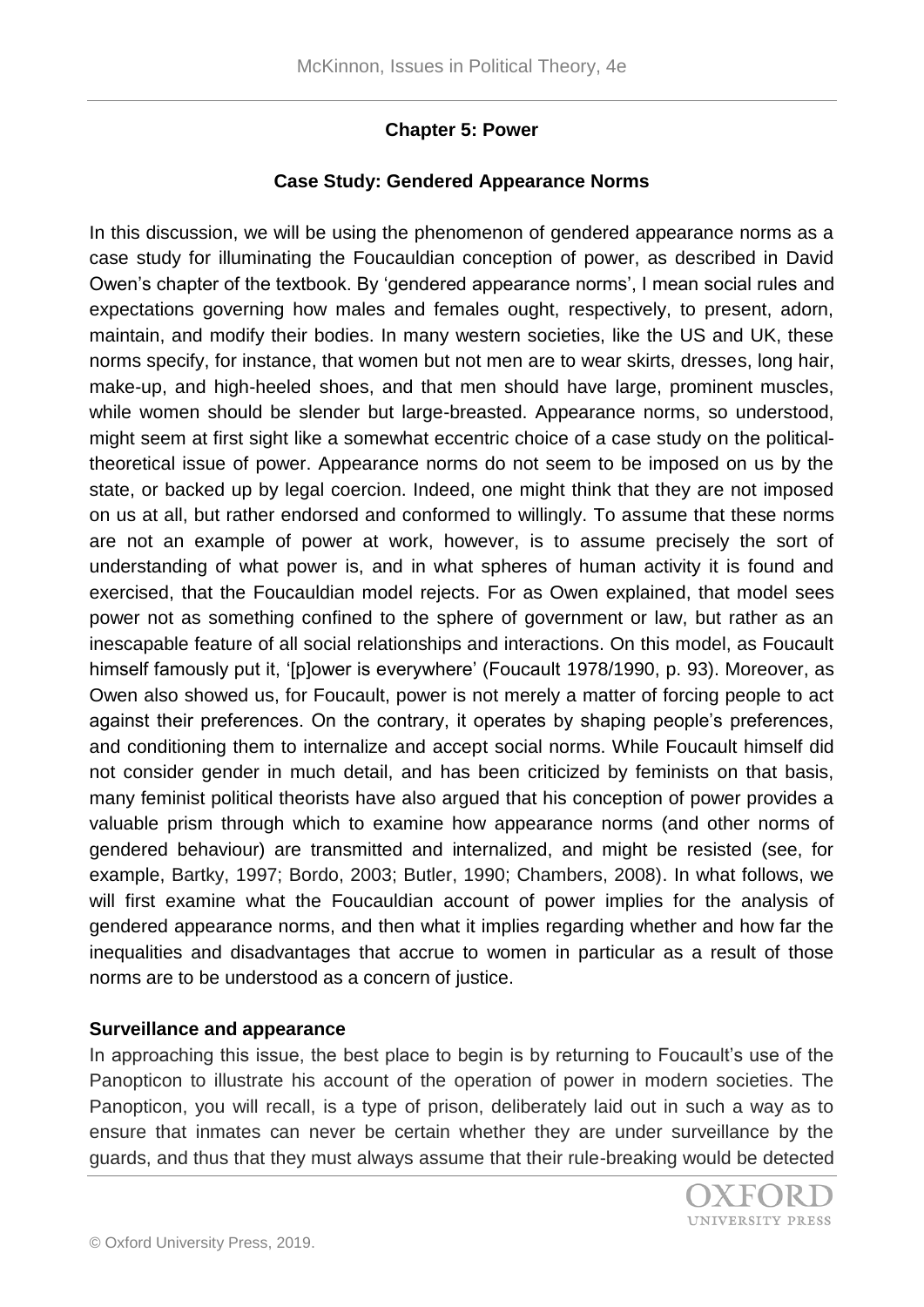and punished. The effect of the Panopticon's design is, in Foucault's words (1977/1995, p. 201),

to induce in the inmate a state of conscious and permanent visibility that assures the automatic functioning of power … [T]he surveillance is permanent in its effects, even if it is discontinuous in its actions.

In this way, according to Foucault, the Panopticon secures prisoners' compliance with the rules more efficiently than a system which relies on the guards being physically present to keep order. Prisoners will follow the rules—specifying minutely what they are to do with their bodies, to what schedule—initially out of a conscious fear of being caught if they do not. But in time they will internalize the rules, as a result of having habitually followed them, and may eventually even want to obey. In short, the Panopticon does not merely coerce prisoners, but disciplines them into becoming their own prison guards, precisely regulating their own bodies and behaviour. And in a parallel way, according to Foucault, citizens in modern societies are disciplined into internalizing and identifying with complex social norms, such that they can ordinarily be relied upon to conform to them without being forced or continually monitored. All of us are aware, growing up in our given culture, that certain things are expected of us, and that there are penalties (ranging from legal punishment in some cases to social disapprobation, ridicule, scorn, and so forth in others) for failing to meet them. To begin with, we may conform only because we fear the penalties for infractions of the rules. However, over time, we will come to conform without thinking, and may develop a desire to do so $\Box$ —a desire which is reinforced in social interactions in which our conformity meets with the approval of others, allows us to fit in, or results in our being given various benefits.

Now, consider how this analysis of power maps onto the issue of gendered appearance norms. The focus of the feminist writers who have done so is typically primarily on *feminine* appearance norms, since, as we shall later see, those norms are especially stringent and demanding, and raise troubling issues of gender inequality and female subordination. A Foucauldian account describes, first, the way in which feminine appearance norms are transmitted and reinforced in innumerable everyday interactions, as when people compliment or criticize others' appearances, and, second, the way in which women become self-policing of their conformity to these norms. This self-policing occurs because, as in the Panopticon, women are under the constant spectre of surveillance by others, and the associated threat of social penalties for non-compliance. Clare Chambers (2008, p. 27) illustrates this, for instance, by citing examples of the way in which women in modern western societies are explicitly encouraged to act out of concern that their appearance is constantly under scrutiny, and may be found wanting, such as advertisements for shoes and deodorants, which depict women on a perpetual catwalk, or having their underarms viewed when they least expect it. The result of this omnipresent threat of surveillance, then, is that women must constantly monitor their own appearances.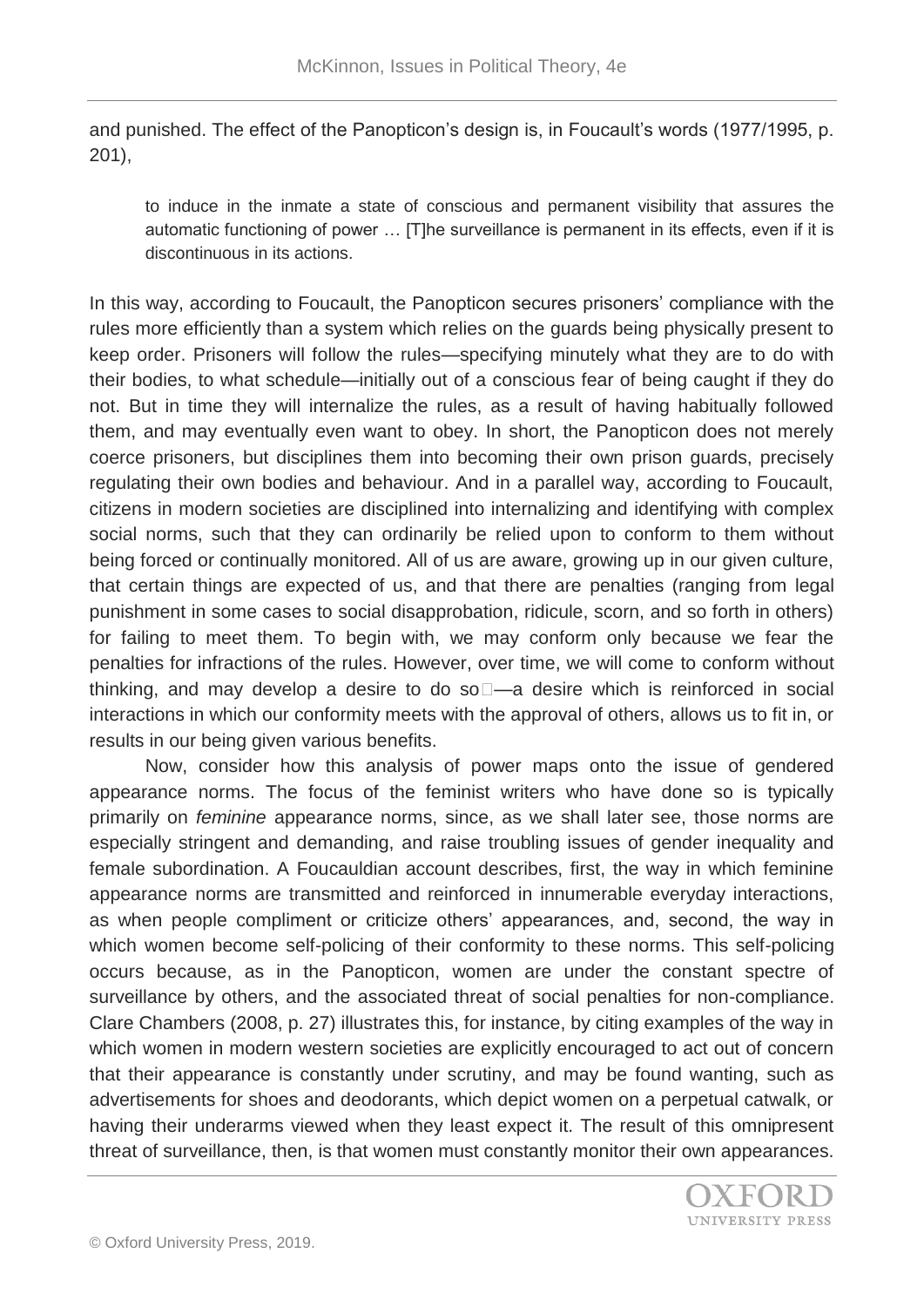In an often-quoted passage, feminist writer Sandra Lee Bartky expresses the point by describing a 'panoptical male connoisseur' who 'resides within the consciousness of most women', and who judges them even when others do not (1990, p. 72). Bartky also describes (1990, p. 80) the way in which (again, in parallel with the prisoner in the Panopticon) conformity with appearance norms becomes habituated through repetition  $\Box$  in this case, of a wide range of intricate practices for altering or maintaining the size and shape of the body, removing, colouring or styling hair, applying make-up, and so forth. The repetition of these practices, Bartky argues, involves the disciplining of women, through their bodies, into conformity with the rules, just as the Panopticon inmates are disciplined by the regimentation of their bodily movements. Finally, Chambers notes the way in which, on a Foucauldian account, power can be seen as shaping not only women's external behaviour but, more deeply, their desires to participate in conventional beauty practices, their experience of those practices as pleasurable, and their sense of what is beautiful or attractive. For instance, in relation to women's desires for high-heeled shoes, she writes (Chambers, 2008, p. 29):

High-heeled shoes aren't inherently, naturally sexy. On a man, even one with feminine, slender legs, the general consensus is that they look ridiculous … The fact that we find high heels attractive on a woman is entirely dependent on how our society constructs beauty, and this, in turn, is strongly affected by our social norms of gendered behaviour.

In sum, then, feminists have adopted a Foucauldian perspective in order to show that women's choices to conform to prevailing standards of gendered appearance are not, as many might assume, unproblematically free, but rather responses to power. And if that conclusion is correct, it is morally and politically significant, since it raises the possibility that, insofar as women are disadvantaged in being subject to power in the foregoing ways, they may be victims of injustice. The remainder of the case study elaborates on this point.

### **<A>Justice and change**

Owen's chapter explained that one of the primary functions of a conception of power is to illuminate the distinction between disadvantages and inequalities that are to be considered matters of *injustice*, and those that are to be considered merely *unfortunate*. Different conceptions of power, he showed, have different implications regarding *when* the disadvantages people face are to be identified as injustices, which call for a solution or remedy, because of their different understandings about what people are and are not free to do, and what they can be considered responsible or accountable for. Feminists have persuasively argued that gendered appearance norms are in various respects harmful to women, whether or not they succeed in conforming to them. First, and perhaps most obviously, any woman who does not meet the impossibly demanding standards of appearance expected in many cultures is in danger of being denied various social benefits and opportunities $\square$ —to an arguably significantly greater degree than men, for whom

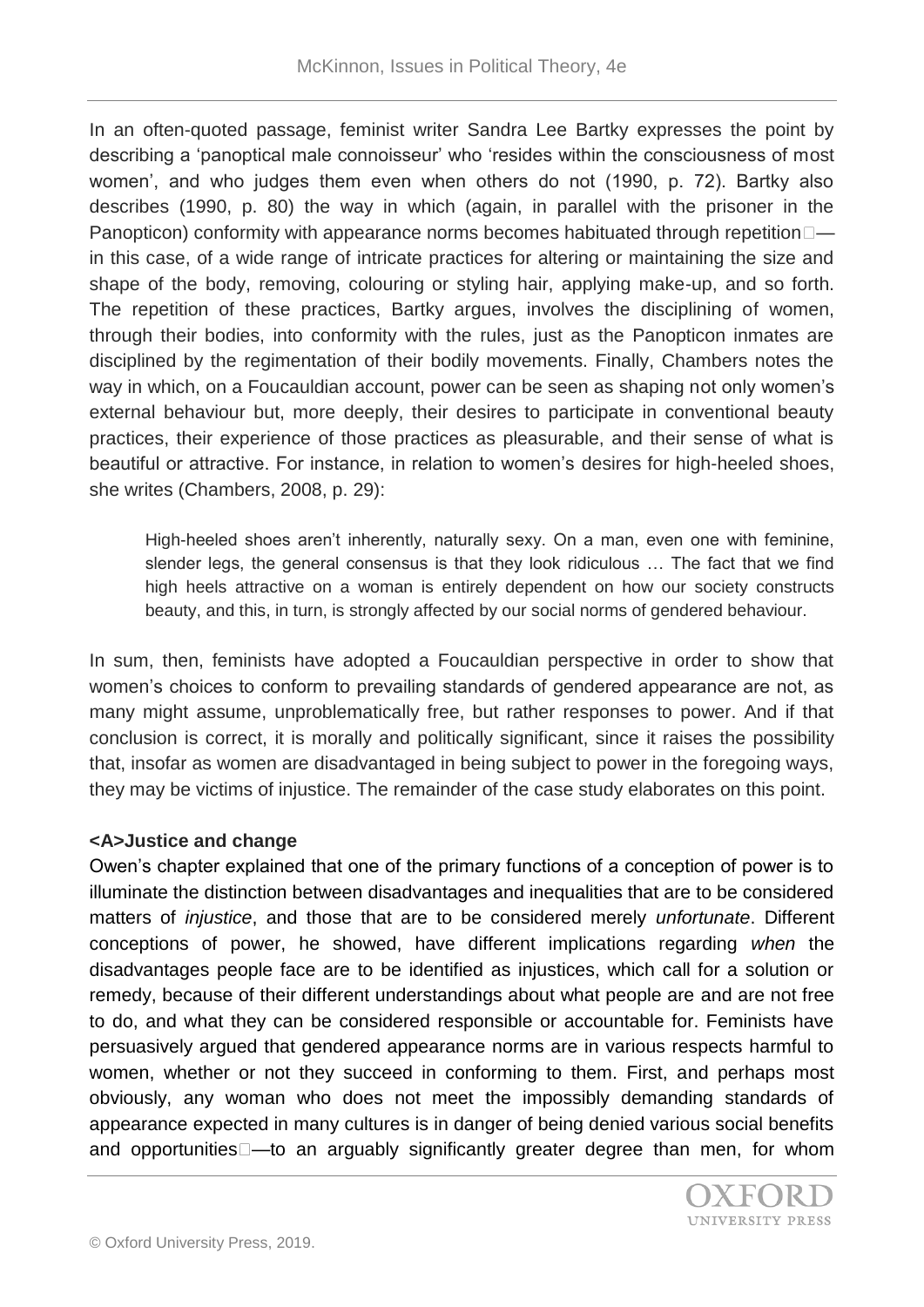status and positive recognition seem less tightly connected by society to their appearances. Second, the beauty regimens which women are expected to practise routinely are seriously demanding in time, effort, and money. Third, some of the most popular beauty practices are physically risky or harmful, such as habitual wearing of highheeled shoes, which damages the feet over time, and cosmetic surgery, which can cause complications of varying severity, up to and including death. And fourth, even successfully meeting feminine appearance norms comes at a cost to women's social status and perception in the eyes of others, insofar as it can lead to their being cast as sex objects for the gratification of others, as shallow and preoccupied with trivial issues like make-up, and so forth (Chambers, 2008, at, e.g., p. 210, p. 28). In short, female appearance norms appear to place women in a double-bind, whereby they must incur various burdens for the sake of an elusive social approval, which is never conferred without significant qualification.

Suppose the foregoing claims about the disadvantages faced by women as a result of prevailing appearance norms are correct. What is the moral significance, if any, of these disadvantages? On a liberal understanding of power and freedom, it appears that the harms or risks incurred by women in attempting to meet gendered appearance norms are not a concern of justice –at least if the women who incur them acted without coercion or interference. For the liberal perspective, as it is usually construed, holds that harm is rendered morally unproblematic if it comes about as a result of free and informed choice. On a Foucauldian account of power, meanwhile, the assumption that the choice of women to act in compliance with feminine appearance norms legitimates disadvantage, or renders it compatible with justice, is undermined. For as Chambers argues, in a powerful feminist critique of the liberal understanding of the moral significance of choice, the Foucauldian account indicates that 'our choices are much less free than we think' (ibid., p. 28). On Chambers's Foucauldian feminism, justice can require that the state take action to prevent or alleviate harms which individuals undergo voluntarily, in the course of conforming to socially constructed gender norms, and perhaps to shape those norms themselves in a less harmful, more egalitarian direction. Thus, as a notable and controversial example, Chambers argues that breast enlargement surgery—given its physical harmfulness, and the extent of the social pressure that women face to undergo it, for the apparent sake of personal and professional success—ought to be banned, not only for adolescents, but for consenting adults (ibid, ch. 5; cf. Jeffreys, 2005). As Chambers notes, her proposal that breast enlargement should be disallowed is in the same vein as proposals for the prohibition in many western societies of the minority cultural practice of female genital mutilation—to which, interestingly, liberals are often more sympathetically disposed. In both cases, Chambers argues, the normative significance of women's preferences for undergoing these harmful procedures is undermined by the fact that those preferences have been shaped by power. And in both cases, moreover, state interference can encourage changes to the social norms underlying those preferences, by ensuring that *no one* in future can conform to the existing aesthetic ideal (for unnatural, 'gravity-defying